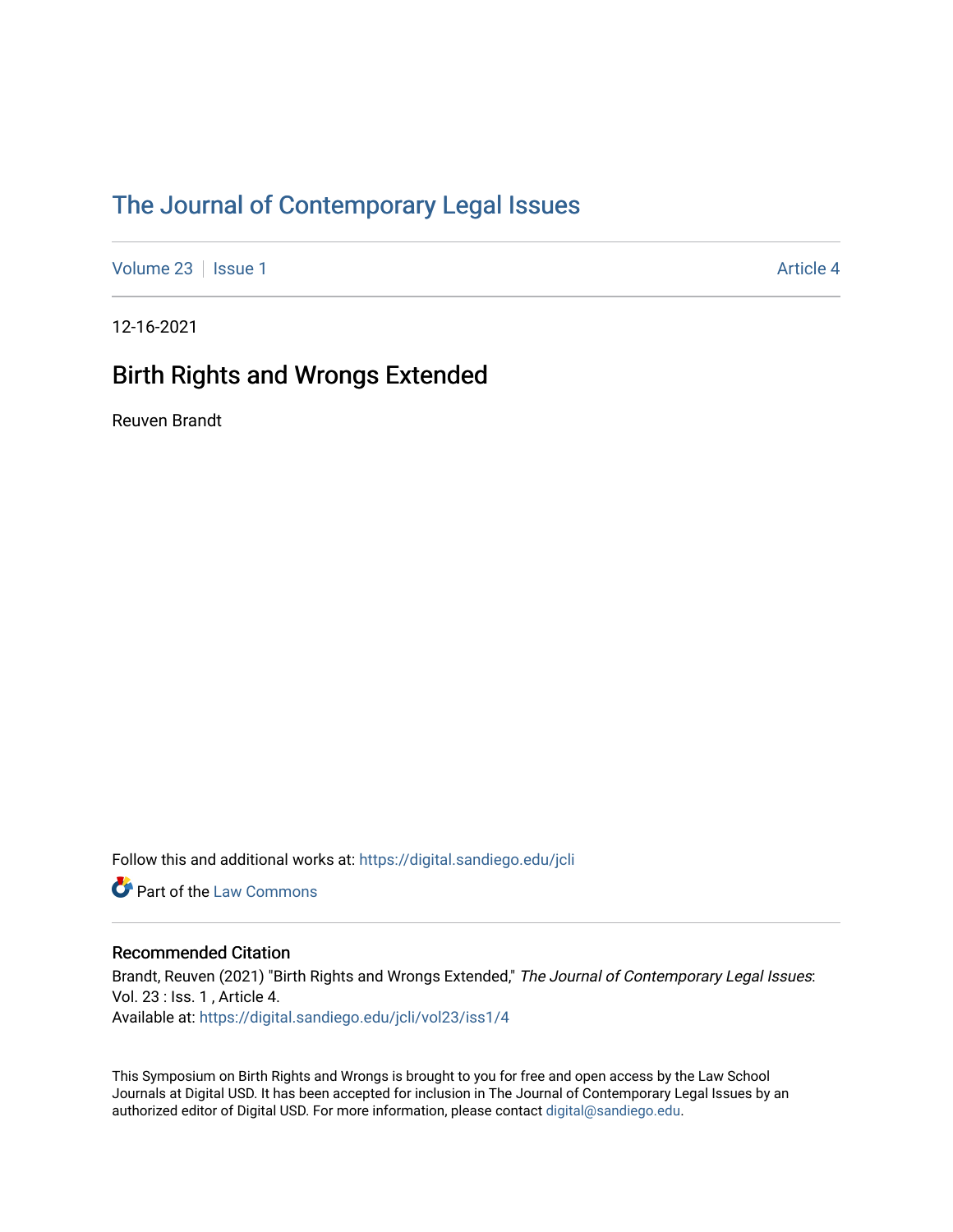## **Birth Rights and Wrongs Extended**

#### REUVEN BRANDT\*

#### I. INTRODUCTION

 Dov Fox's *Birth Rights and Wrongs*1 offers a largely compelling argument from reproduction imposed, denied, or confounded.<sup>2</sup> A serious examination for expanding the scope of legal actions and remedies available to those whose reproductive choices are wrongfully frustrated by the actions of others. The dominant focus of the book is individuals who, due to the negligence and/or malice of medical professionals, suffer harms arising of these kinds of injuries is certainly appropriate given that medical professionals are increasingly involved in individuals' reproductive plans and that serious harms may arise when desired medical interventions are improperly implemented. I will not take issue with the general framework developed by Fox for addressing these kinds of harms. My focus here will be to show that Fox's arguments have consequences for two kinds of cases that lie beyond the scope of those he explicitly acknowledges. The first is instances of reproductive wrongs that occur outside the confines of the patient/medical practitioner relationship. The second is claims made by children for harms suffered in virtue of being denied contact with their biological parents and/or access to identifying information about their biological parents.

 2. By *reproduction confounded*, Fox means cases in which preferences about the traits one's offspring will possess are frustrated as a result of a wrongdoing.



 \* © 2021 Reuven Brandt. Department of Philosophy, University of California San Diego.

 1. DOV FOX, BIRTH RIGHTS AND WRONGS: HOW MEDICINE AND TECHNOLOGY ARE REMAKING REPRODUCTION AND THE LAW (2019) [hereinafter FOX, BIRTH RIGHTS AND WRONGS].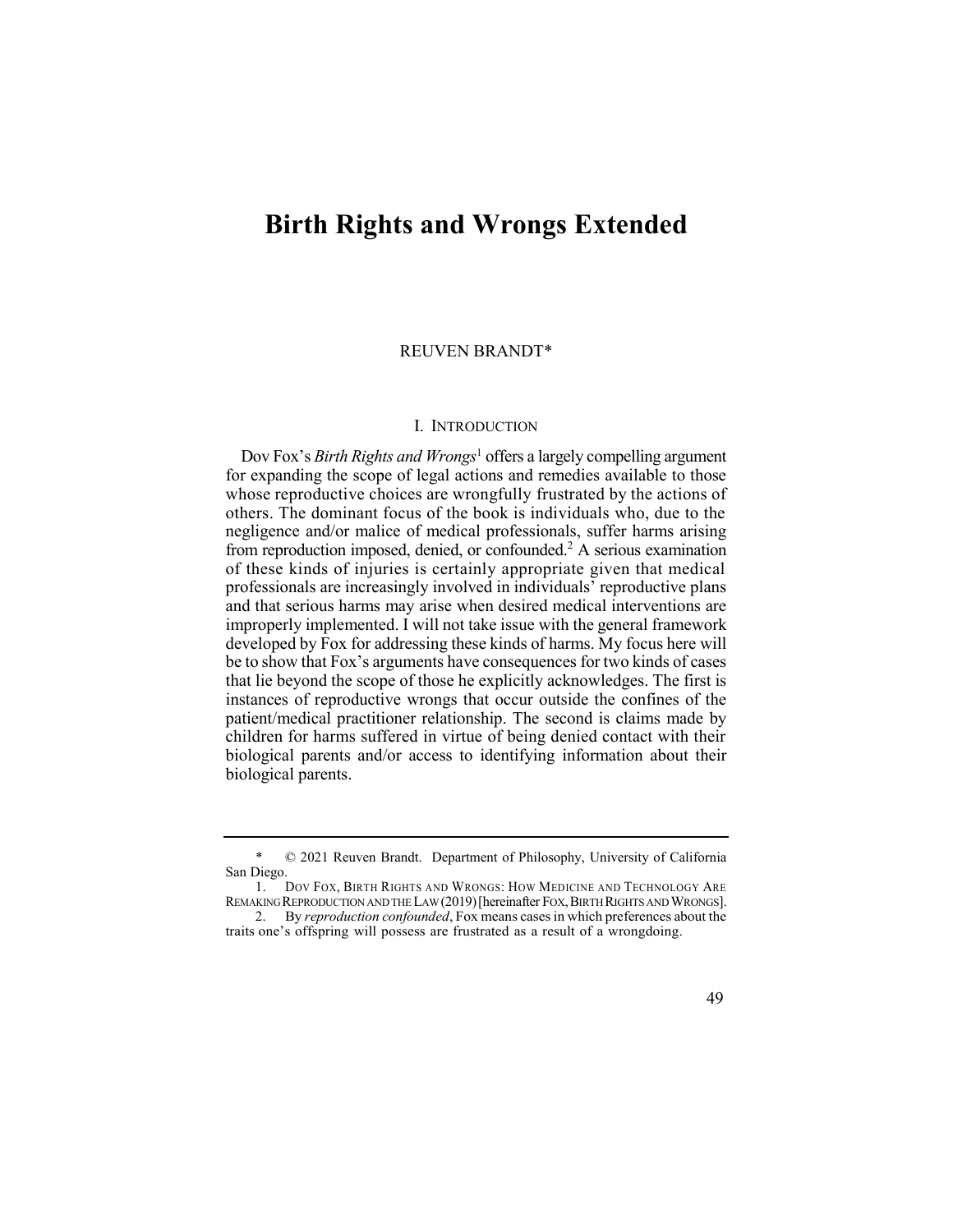In discussing the first kind of case, I will argue that the reason offered by Fox for limiting legal actions to instances of professional malpractice does not succeed. I take this to be a friendly criticism of the overall project. Removing this limitation would, I argue, provide an avenue of redress for serious wrongs. The discussion of the second kind of case raises more questions than answers. The main thrust of the argument is a parity claim. Fox enumerates multiple reasons for legal recognition of the harm suffered to adults deprived of a relationship with *biological* offspring. I show that in many cases these same justifications (or their close analogues) apply to children deprived of a relationship with *biological* parents. This raises worries about current donor anonymity practices, and perhaps donor assisted reproduction more generally. A natural initial response is to point to the non-identity problem as a means for rendering moot any concerns that might arise as a result of this parity claim. But I will offer two reasons for why this appeal does not suffice. First, there are cases in which the relevant lacks a relationship with their biological parents. Second and more controversially, appeals to the non-identity problem might not suffice for rendering null the obligations biological progenitors have towards their about their progenitors.<sup>3</sup> Nevertheless, what I wish to establish is that chain of events does not affect the identity of the child who subsequently offspring. I say "might" advisedly. Much will depend on one's view of the standing and content of causal procreative responsibilities. Policy considerations might also push in the opposite direction. For instance, the degree of harm suffered by offspring and the weight of countervailing goods might push against recognizing such responsibilities in law and policy, notwithstanding their theoretical basis. It is beyond the scope of this paper to discuss in detail exactly how policy ought to respond in light of these competing concerns. In the interests of transparency I will put my cards on the table and state that I find uncompelling arguments defending a general right of donor conceived individuals to access identifying information Fox's move to explicitly recognize the harm of being denied a relationship with biologically related children opens a Pandora's box of questions that lies at the at the heart of law, policy, and morality governing assisted reproduction.

#### II. PRIVATE REPRODUCTIVE WRONGS

 Fox's discussion of reproductive wrongdoings that occur outside the confines of a professional setting or in the absence of a formal contractual

 3. For a discussion of some of the justifications given for recognizing such a right, see Vardit Ravitsky, *Autonomous Choice and the Right to Know One's Genetic Origins*, 44 HASTINGS CTR. REP. 36, 36–37 (2014).

<sup>50</sup>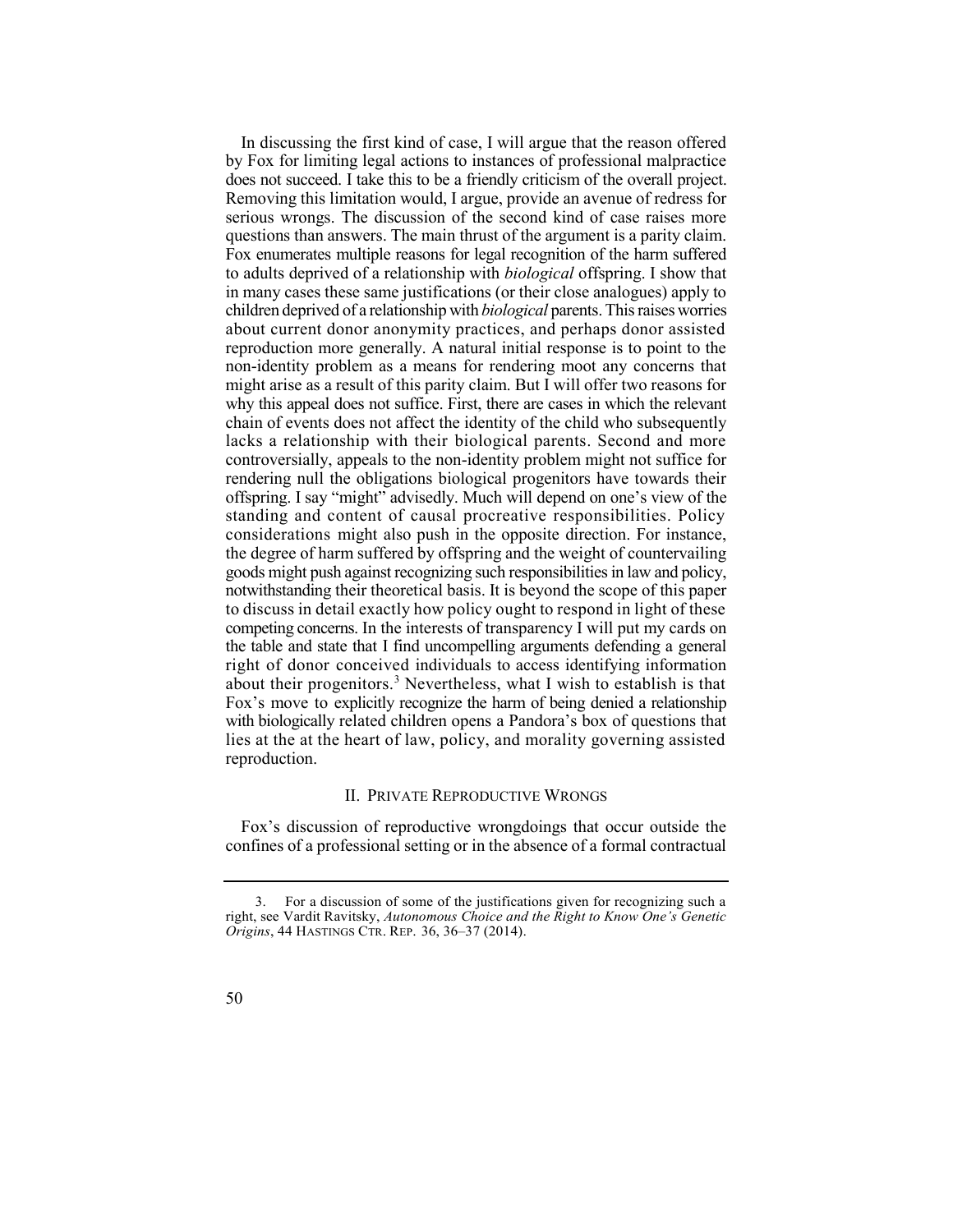agreement—what I will call private reproductive wrongs—is brief. After reproductive wrongs from his proposed tort schema.<sup>4</sup> Fox is correct that a congenital disorder to potential offspring. We might think that this misrepresentation does not rise to the level of negligence. However, a similar misrepresentation made by a genetic counsellor during a medical visit might very well constitute negligence. Similarly, an individual whose improper storage of a contraceptive contributes to its failure might not act negligently, even though a pharmacist who acts similarly might. But accepting that professionals have a heightened duty of care does not establish that 'caveat emptor' is the correct legal response to claims of private reproductive wrongdoing. Concerns about justice and consistency provide strong reasons for recognizing private reproductive wrongs. As will be outlined below, this is clearest in cases of intentional wrongdoing such as fraud and contraceptive sabotage that result in reproduction imposed. While I will focus most attention on this kind of case, I will briefly explain why analogous a short discussion of competing views, Fox settles on the absence of a formal duty of care as the best justification for exempting private the standard of care owed by medical professionals or others who have entered into a formal contractual agreement is greater than the standard of care owed by private parties engaging in consensual sexual activity. This heightened standard of care does indeed broaden what constitutes actionable negligence in the professional context. Consider an individual who, despite a good faith effort misinforms a sexual partner about the chances of transmitting arguments apply to cases of reproduction confounded as well.

 In many circumstances the absence of a formal duty of care does not preclude private parties from duties to each other. Homeowners have duties toward their guests to maintain their property in adequate repair and are who create a risk of harm to others have a duty to warn others of the risks imposed. Failure to provide adequate warning or failure to take reasonable steps to minimize the risks renders one liable for damages. And more closely analogous to the matter at hand, fraudulent misrepresentation of risks vitiates consent that would otherwise insulate an actor from liability for damages. In law this true even in certain cases where 'lovers lie.' Fraudulently concealing a sexually transmitted infection vitiates consent and makes the perpetrator liable for sexual battery. This is true even in cases liable for injuries that result from negligently failing to do so. Individuals

 4. FOX, BIRTH RIGHTS AND WRONGS, at 29.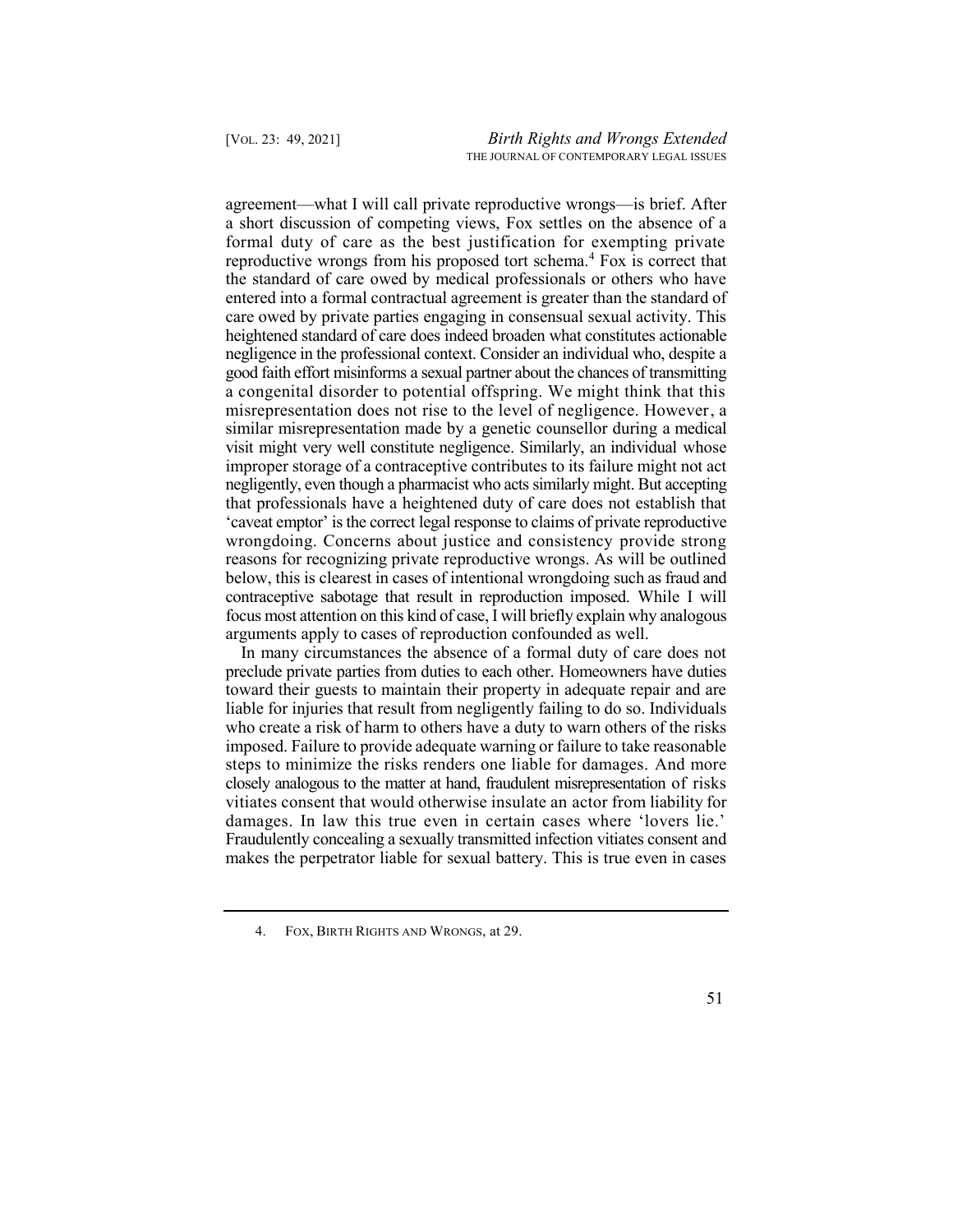in which there was no intent to transmit the disease,<sup>5</sup> and in cases where no disease was in fact transmitted.6

 What is at stake here is autonomy. It is a clear violation of autonomy to mislead someone about the risks engendered by an activity in order to secure their participation. Individuals have the right to judge for themselves fraud about risks rob individuals of this opportunity, and in so doing violate autonomy. In this regard, decisions about sexual intimacy are no different. While individuals have very weighty privacy, dignity and bodily integrity interests in choosing whom to engage in intimate contact with by different intimate activities and the manner in which they are conducted. An individual with little knowledge of a potential partner's sexual history might reasonably insist on using contraceptive methods that reduce the Fraudulently misrepresenting one's health status or surreptitiously removing a contraceptive device wrongly exposes an intimate partner to risks they did not consent to, thus vitiating consent to the sexual act. The actor engaging in the deception is rightfully liable for damages that arise as a consequence of this deception, even in the absence of a formal duty of care. Indeed, the Restatement of Torts (Second) uses a similar example to illustrate battery following consent induced by misrepresentation.<sup>7</sup> what risks are worth what benefits and act accordingly. Deception and and what shape that intimate contact will take, the matter of "who" is not the whole story. Part of these decisions is surely based on the risks posed likelihood of disease transmission in the absence of a clean bill of health.

 While it may seem crass to compare unwanted procreation with contracting a disease, given Fox's arguments it is unclear why a similar analysis ought not apply in the case of private reproductive wrongdoing. Concerns about the possibility of unwanted procreation frequently plays an important role raising a child from birth to 17 is upwards of  $230,000$  dollars.<sup>8</sup> Beyond the in determining the form sexual contact will take, including what contraceptive measures are material to consent. This is because unwanted procreation is accompanied by considerable costs. Indeed the costs resulting from unwanted procreation are in many cases more burdensome than the less serious sexually transmitted disease for which damages may be awarded when consent is vitiated by fraud or deception. In the U.S. the cost of financial costs, procreation generally requires a large scale shift in the way

 5. Johnson v. Jones, 269 Ore. App. 12 (Ore. Ct. App. 2015).

<sup>6.</sup> *Id.* at n.7.

<sup>7.</sup> RESTATEMENT (SECOND) OF TORTS, § 892B.

<sup>8.</sup> U.S. DEPT. OF AGRICULTURE. 2015 EXPENDITURES ON CHILDREN BY FAMILIES, NO. 1528-2105 (2017),<https://www.cnpp.usda.gov/sites/default/files>/ expenditures on children by families/crc2015.pdf [\[https://perma.cc/7WTR-ETYH\]](https://perma.cc/7WTR-ETYH). This is a statistic that Fox relies upon as well.

<sup>52</sup>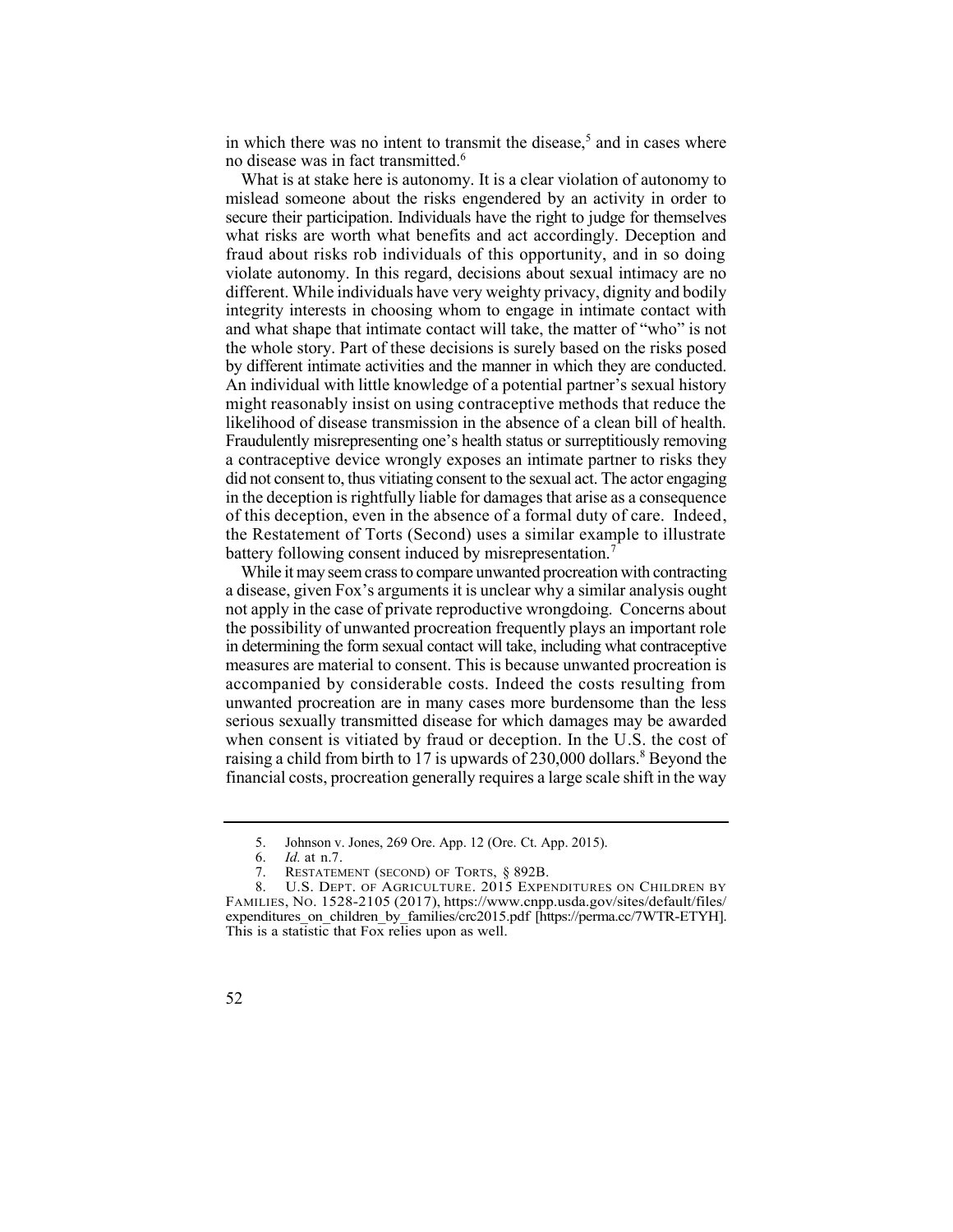individuals lead their lives. Additionally, becoming responsible for the care of children can negatively impact earning potential, career advancement, and one's ability to pursue higher education. Notably, these effects are generally more pronounced for women. Fox adeptly demonstrates that benefits are determined in cases not involving reproduction.<sup>9</sup> We thus about the risks of procreation arising in similar circumstances does not. arguments purporting to show that the benefits of procreation more than offset these kinds of costs do not succeed. Indeed, as Fox and others gave demonstrated, such arguments are in tension with standard ways offsetting have good reason to think that reproduction imposed carries substantial costs. If fraudulent misrepresentation about the risks of sexually transmitted diseases occurring within the bounds of personal relationships renders individuals liable for damages, it is unclear why fraudulent misrepresentation Simply pointing to the absence of a formal duty of care will not do.

 One may point to the interests of a third party, the child that is created, as an important disanalogy when comparing fraud resulting in disease transmission with fraud resulting in procreation. It is certainly true that succeed<sup>10</sup> (a view I endorse), it is unclear why they would fare better that their parent(s) considered it an injury to raise them.<sup>11</sup> A second reason the interests of the resulting child are critically important, and this is a concern that does not arise in disease cases. However, it is unclear whether the presence or absence of a formal duty of care affects these interests in a way that would permit a parent to seek damages in the former case but preclude it in the latter. Otherwise put, if Fox believes that the child- centric reasons for dismissing damages in cases of medical malpractice do not when raised in response to private reproductive wrongdoings. To illustrate this point, consider a few of the child-centric reasons courts have offered for denying plaintiffs damages following the birth of a healthy child. One reason courts have given is that it would be damaging to a child to learn is that it may be injurious to the parent-child relationship for the child to learn that their parent(s) is in essence being paid by a third party to care for them. It is not at all apparent how the nature of these supposed harms changes in the absence of a formal duty of care. In both cases the alleged harm arises as a result of the child's (possible) perception that in seeking

 9. FOX, BIRTH RIGHTS AND WRONGS, at 119.

<sup>10.</sup> *Id.* at 141–64.

 11. Wilbur v. Kerr, 628 S.W.2d 568, 571 (Ark. 1982); C.S. v. Nielson, 767 P.2d 504, 514 (Utah 1988).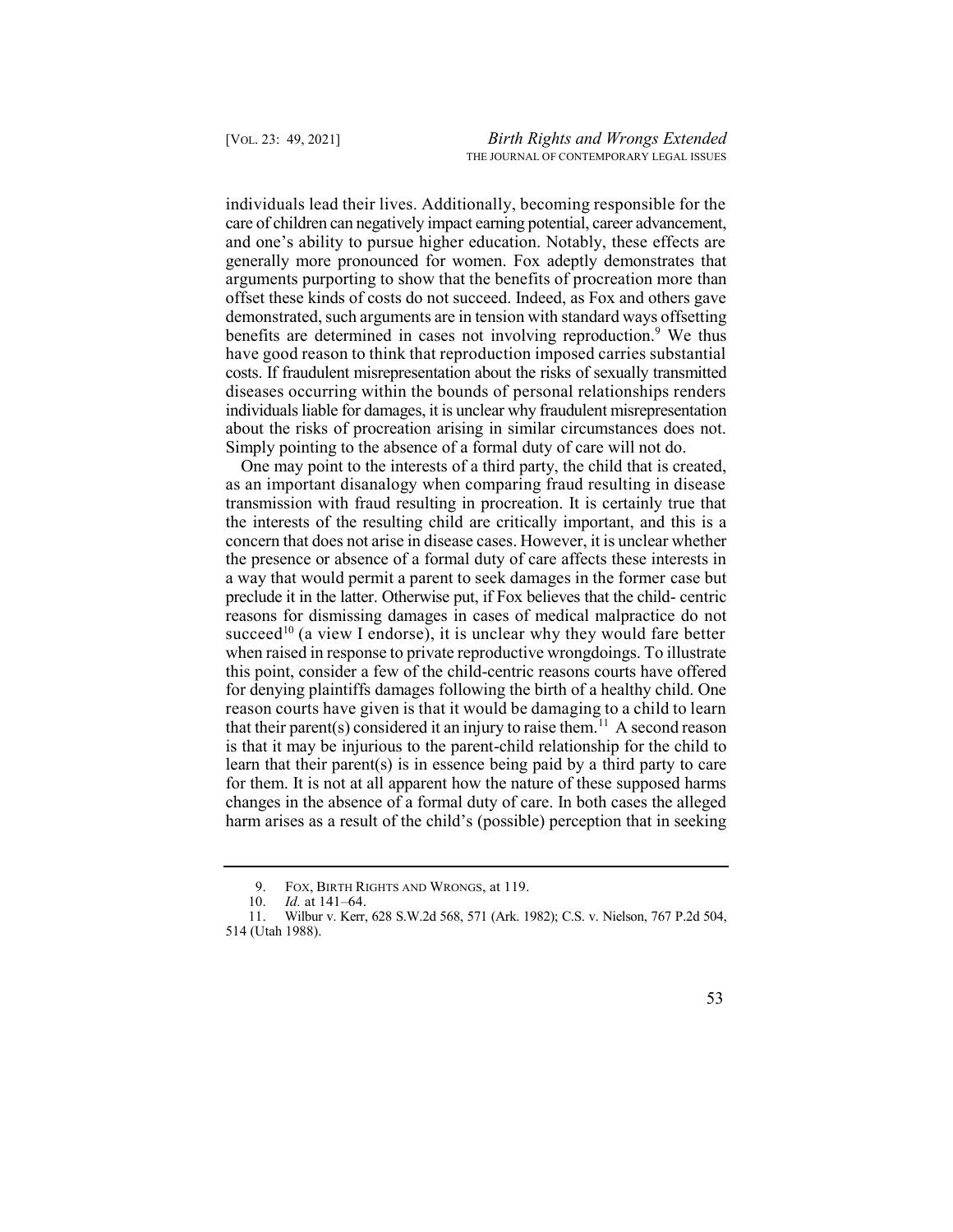damages the parent is indicating that the child's presence in the parent's life constitutes a harm and is thus unwanted. But this perception seems under a formal duty of care to prevent conception from occurring. I cannot ligation.<sup>12</sup> More work would be needed in order to show that child-centric unaffected by the identity of the defendant or whether that defendant was see why a child would be injured by the discovery that a parent had sought damages for wrongful conception from a sexual partner who had lied about using a condom, but not suffer similar harm when damages are sought against a doctor who had lied about having performed a successful tubal reasons justify carving out an exception for private reproductive wrongs.

 However, even if one is convinced children may suffer emotional harm as a result, it is not at all clear whether this suffices to bar legal recognition of private reproductive wrongs. The interests of children, as important as they are, do not always take precedence over the interests of adults. As of the willing biological parents of a newborn on the grounds that some other party is also interested in parenting the same child and is likely to do a better job. In some cases allowing an adult to recover losses suffered due to fraudulent misrepresentation might also take precedence over the wellbeing of a child. Indeed, recognizing such cases is not without others including Fox have noted, we do not extinguish the parental rights precedent.

 Normally equitable estoppel precludes a father from contesting paternity after he has welcomed a child into his home, held the child out as his own, relationship has formed.<sup>13</sup> In justifying this decision one court stated that, in reliance upon a misrepresentation to suffer harm."14 These cases are and formed an emotional bond with the child. The justification for this principle is to protect the interests of minor children. But some courts have ruled that if the father's actions that would normally give rise to estoppel were they the result of fraudulent misrepresentations about his paternity, the principle of paternity by estoppel can be set aside even after a "there is a strong public policy against permitting a party who has acted disanalogous from 'reproduction imposed' in that there is no biological relationship between the individual seeking remedy for fraud and the child that stands to suffer as a result. But unless we are willing to commit to the claim that biological ties result in a stronger form of parental standing than that formed as a result of emotional bonds that form as a results of actual

<sup>14.</sup> *Id.* 



 12. Some courts have allowed for recoveries for child-rearing costs in these cases. E.g., Nelson v. Davidson, 456 N.W.2d 674 (Wis. 1990); Lovelace Medical Ctr. v. Mendez, 805 P.2d 603 (N.M. 1990).

 13. N.C. v. M.H., 923 A.2d 499 (Penn. 2007); McConnell v. Berkheimer, 781 A.2d 206 (Penn. 2001); Gebler v. Gatti, 895 A.2d 1 (Penn. 2006).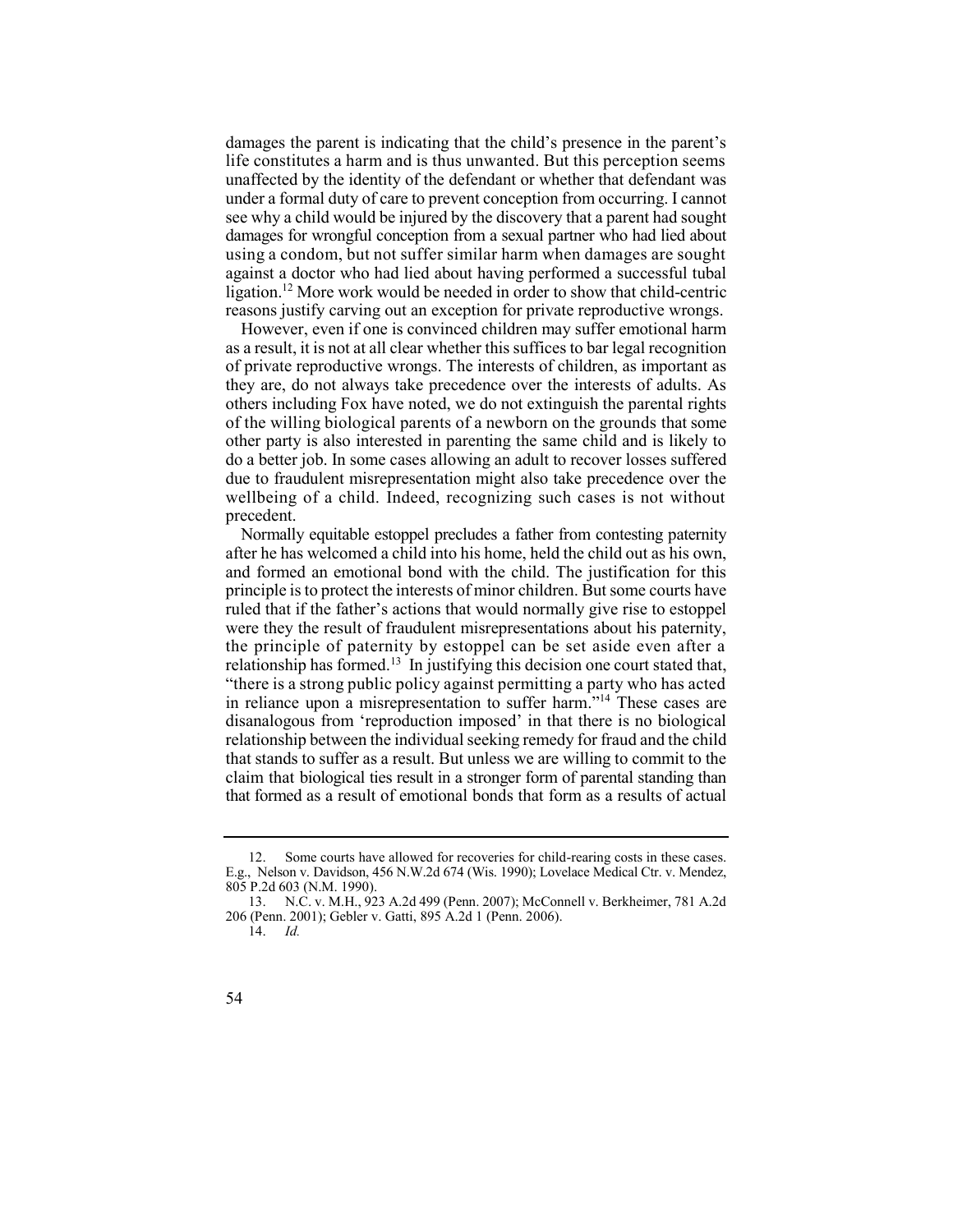parenting (a view that we have plenty of reason to reject) then this disanalogy should not detract from the force of the example.

 Failing to recognize private reproductive wrongdoings can also result in a striking injustice. Consider the following hypothetical case. Sandra but James does not. Sandra proposes that she and James enter into a gamete donation arrangement whereby James will provide Sandra sperm for use in an artificial insemination procedure that she would administer herself. Per the agreement, James would be a mere sperm donor and would have no obligations toward the child. James declines, stating that he would inevitably feel obliged to have a role in the child's life, and that is a responsibility he wants to avoid. Nevertheless, Sandra fraudulently acquires and James are "friends with benefits." Sandra would like to have children, James' sperm, inseminates herself, and has a child.

 Since artificial insemination occurred in the absence of a gamete donation agreement, James is now liable for child maintenance obligations. This result is striking because had James agreed to the sperm donation agreement, individuals can divest themselves of legal parental obligations when voluntarily making their gametes available for reproductive use, but cannot do so when their gametes are fraudulently accessed for reproductive purposes. Matters are made worse when we switch the roles of the parties in the example. Imagine that James requests that Sandra donate ova for use in a surrogacy, but Sandra declines. James then surreptitiously inseminates Sandra during an intimate act in which insemination is not a "natural outcome." Not only does Sandra acquire weighty legal obligations she physical and emotional harm of undergoing an unwanted pregnancy. But the additional harms are not constrained to the burdens of pregnancy and childbirth. There is also strong evidence suggesting that motherhood has a larger impact on an individual's interests (career advancement, education, he would be free of such obligations. We thus have a situation whereby would not accrue had she agreed to donate ova, but she also suffers the etc.) than fatherhood does.

 One option may be to change the way legal parental status and its that some changes in this domain of law are in order.<sup>15</sup> But as a sole constitutive obligations are ascribed, and indeed elsewhere I have argued solution, this is not entirely satisfactory. As Fox notes, some individuals may feel they have obligations to their biological offspring regardless of whether such obligations are mandated by the state. And echoing Fox's

 15. Reuven Brandt, *Sperm, Clinics, and Parenthood*, 30 BIOETHICS 618 (2016).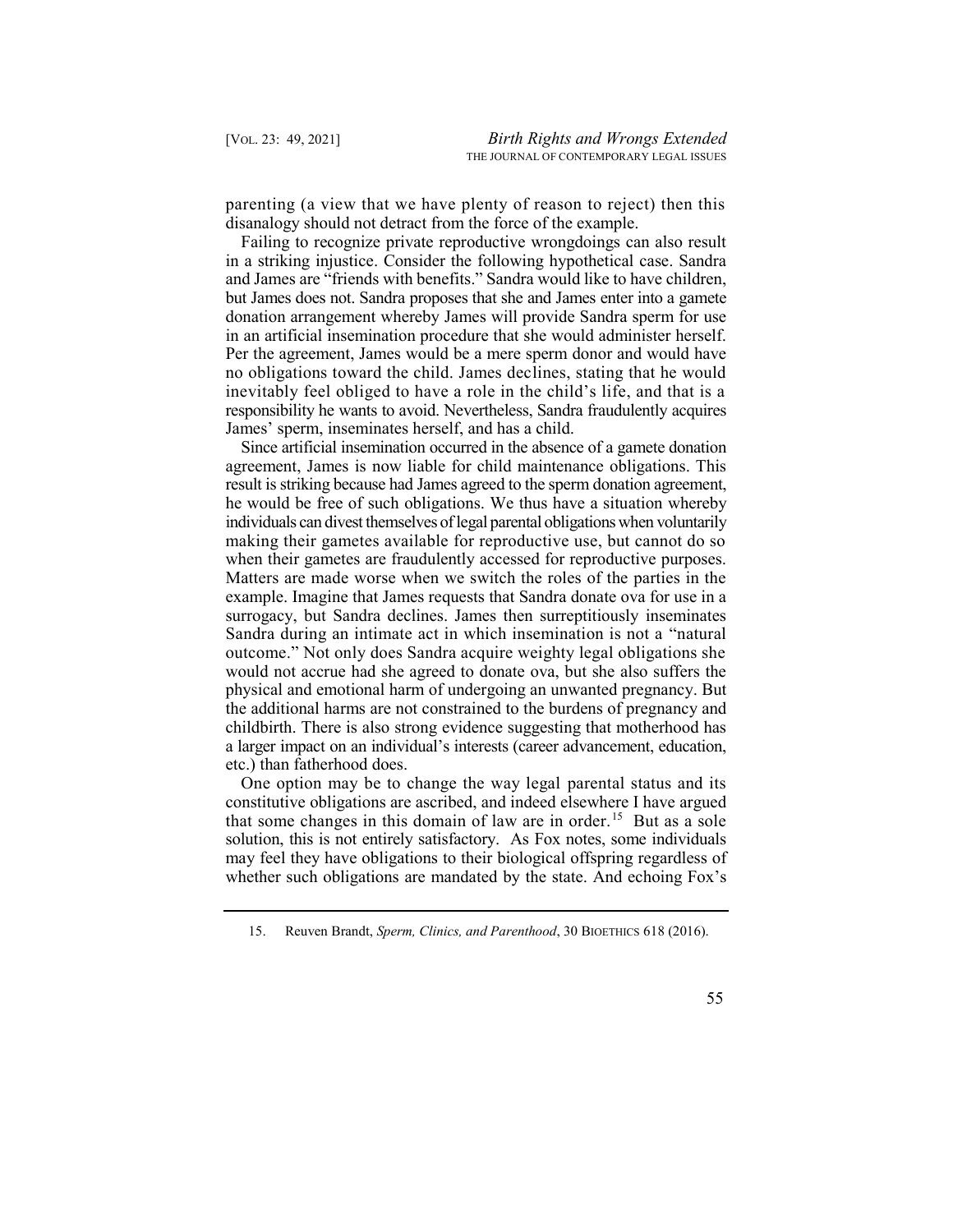rejection of adoption as means of mitigating damages, we might also think that requiring individuals to forgo legal parental status and hence a protected parental relationship with their offspring in order to mitigate costs is an unreasonable requirement. A better way for rectifying this injustice would be to extend Fox's reproductive torts into the private sphere.

 This discussion has focused on reproduction imposed, but similar arguments can be made in cases of reproduction confounded and reproduction denied. The likelihood of creating offspring with serious illness informs individuals' decisions about who to reproduce with, and what precautions to take in order to minimize the risks of creating a child with severe illness. For instance, some communities that are affected by Tay Sachs disease employ widespread screening and registries to minimize the risks of creating offspring who will suffer from this debilitating disease. Deceiving a partner about the result of a screening test vitiates consent in a similar manner to deceiving an individual about the risk of contracting a sexually transmitted infection. While the particular interest at stake is different, concerns about the needs of future offspring are surely material to consent in reproductive matters. It is further worth noting that such concerns need not rest on the pernicious view that the lives of individuals with certain disabilities are of lesser value. A potential parent may be concerned about their ability to fulfill the needs of offspring born with certain disabilities. Seeking compensation for these costs neither explicitly nor implicitly rests on the view that those born with disabilities are of lesser value.<sup>16</sup>

 One further point worth mentioning is that it may not be necessary to create novel torts in order to redress the wrongs illuminated by Fox. In the might think that a similar expansion of medical negligence and battery might also suffice. On this matter I have no settled view. However, one advantage of creating a new domain of torts is that doing so would emphasize case of private reproductive wrongs, it seems that expanding the scope of sexual battery might suffice. In cases involving medical professionals we the special importance of reproductive harms.

#### III. BIOLOGICAL CONNECTIONS AND HARM

 This second line of commentary is more speculative than the first. Here I will argue that legally recognizing a distinct harm in being denied the opportunity to raise biological offspring raises conceptual problems that lie at the heart of debates about donor assisted reproduction and donor when attributing moral responsibilities for ensuring the wellbeing of children anonymity. What is at stake is the importance, if any, of causal connections

 16. Some cases reproduction denied may fall under this rubric as well—for instances cases in which a concealed sexually transmitted infection results in infertility.

<sup>56</sup>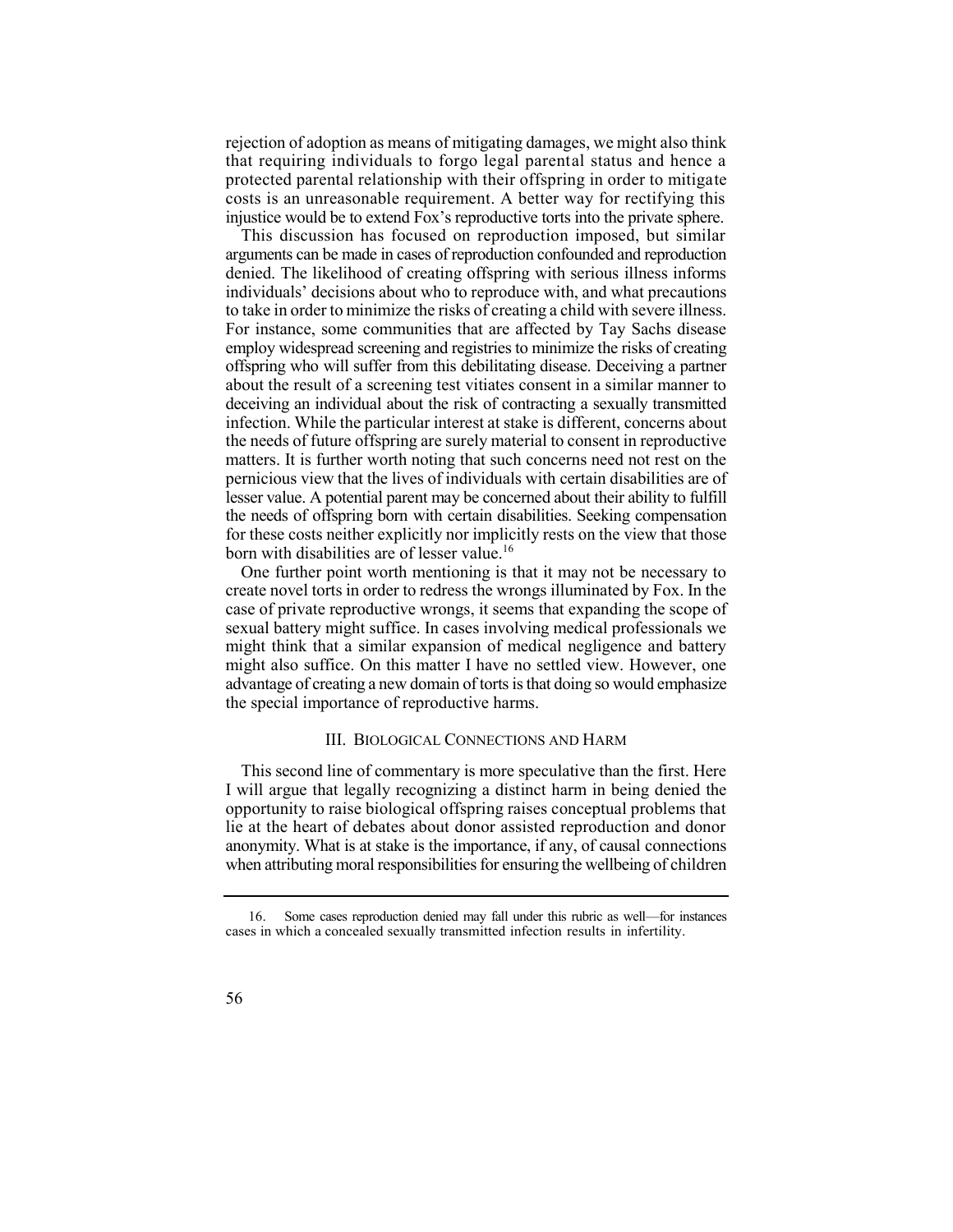and the value of biological ties. The 'thin edge of the wedge' into this broader debate is a parity claim about the justification for recognizing harms suffered by adults when they are denied biological children. Similar the ethics literature,<sup>17</sup> remains contentious. Second, the argument relies on concerns apply to children denied a connection with biological parents. My analysis will focus on ethical matters, and I will leave open what this implies about law and policy. I will emphasize at the outset that this argument is controversial in two important respects. First, it relies on a causal account of procreative responsibilities that, while not without support in a controversial claim about the limits of the non-identity problem.

<span id="page-9-0"></span> Fox argues that alternative means of becoming a parent do not eliminate the harm of being denied the opportunity to parent a biological child. Fox's explicit focus is on adoption, but the reasons offered extend to use of donor gametes and surrogacy as well. Fox makes two central claims about the inadequacy of alternatives. The first is that these alternatives are not without their own associated costs. Adoption, as well as gamete donation through non-traditional means.<sup>18</sup> In the absence of such reform however, and surrogacy arrangements, are often expensive, time consuming, and involve non-trivial invasions of privacy—the latter is especially true in the case of adoption. Indeed many have called for reforming the current system that places extra scrutiny on individuals seeking to become parents we might think that there is a fairly straightforward solution. Individuals could be compensated for both the financial costs and the invasion of privacy that may be required in order to become a parent following a relevant reproductive wrong. The second inadequacy raises deeper questions. Fox suggests that the loss of biological ties with offspring is itself an injury in need of redress. The reason Fox gives is that many parents in fact do yearn for a biologically related child. The reasons for this preference are diverse.

 17. *See* Giuliana Fuscaldo, *Genetic Ties: Are They Morally Binding?*, 20 BIOETHICS 64 (2006); Rivka Weinberg, *The Moral Complexity of Sperm Donation*, 22 BIOETHICS 166 (2008); Lindsey Porter, *Why and How to Prefer a Causal Account of Parenthood*, 45 J. SOC. PHIL. 182 (2014); James L. Nelson, *Special Responsibilities of Parents Using Technologically*  **Assisted Reproduction, in Family-Making, CONTEMPORARY ETHICAL CHALLENGES (Françoise** Baylis & Carolyn McLeod eds., 2014); Reuven Brandt, *The Transfer and Delegation of Responsibilities for Genetic Offspring in Gamete Provision*, 34 J. APP. PHIL. 665 (2017); Don Hubin, *Procreators' Duties*, *in* OXFORD HANDBOOK OF REPRODUCTIVE ETHICS (Leslie Francis, ed., 2008).

 18. Carolyn Mcleod & Andrew Botterell, *"Not for the Faint of Heart:" Assessing the Status Quo on Adoption and Parental Licensing"*, *in* FAMILY-MAKING: CONTEMPORARY ETHICAL CHALLENGES (Franҫoise Baylis & Carolyn McLeod eds., 2014).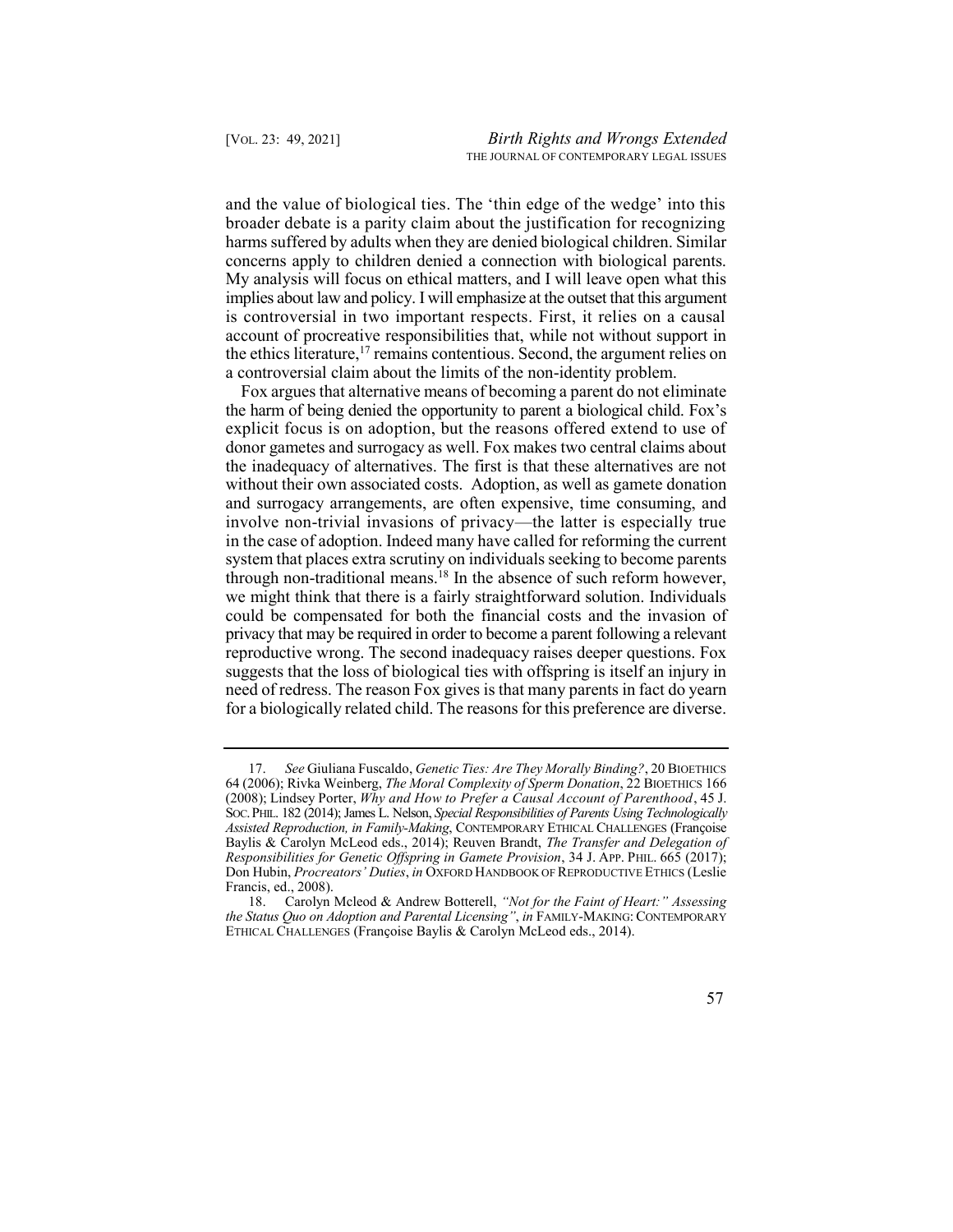As Fox notes, biological ties lie at the heart of many individuals' conception of the family and indeed have a privileged place in law. Some prospective parents place importance on having offspring that will resemble them. For others, genetic ties are of important cultural significance, and continuing a genetic line might be a central impetus behind their desire to reproduce.

 However, if we recognize this second kind of concern as genuine, we are faced with a problem. These same sources of harm may impact children created via donor gametes who lack a connection with their biological parents. While many individuals conceived by anonymous donor conception report no psychological distress, some do. Those that do often report that biological ties are central to their conception of family, and so feel a loss in not children orient themselves in the world.<sup>19</sup> If we are prepared to legally knowing their 'real family'. Some discover that they are not of the same ethnicity as their social/legal parents, and as result lack a sense of belonging and feel deprived of a connection with their 'true' ethnic group. In support of recognizing such harms, David Velleman argues that being raised apart from one's biological relations places donor-conceived individuals at a disadvantage. According to Velleman, close genetic relatives provide children with a kind of mirror on themselves which enables self knowledge, and provides an individual with a connection to their ancestry that helps acknowledge similar harms in the case of adults who are deprived a biological tie with their offspring, we have a prima facie reason to recognize these harms when they arise in children. At a minimum, this raises serious questions about the permissibility of donor anonymity.

#### *A. The Appeal to the Non-Identity Problem*

 One way to sidestep this problem is to appeal to the non-identity problem. The non-identity problem is one of the most vexing problems in reproductive ethics. The problem highlights a tension between plausible moral principles and what they seem to permit. It thus forces us to give up on deeply held principles, or else accept behavior that seems intuitively morally problematic. The problem is best illustrated through a slightly modified version of one of Derek Parfit's [examples.](https://examples.20)<sup>20</sup>

 Imagine a 14 year old couple who decide to have a child. Because of their young age, their child has a poor start to life. This poor start has detrimental effects on the child throughout their life. The child's life, while waited a few years they would have had a child with a much better start hard, is still well above the threshold of 'a life worth living'. Had the couple to life.

 19. J. David Velleman, *The Gift of Life*, 36 PHIL. & PUB. AFF. 245 (2008).

<sup>20.</sup> DEREK PARFIT, REASONS AND PERSONS (1984).

<sup>58</sup>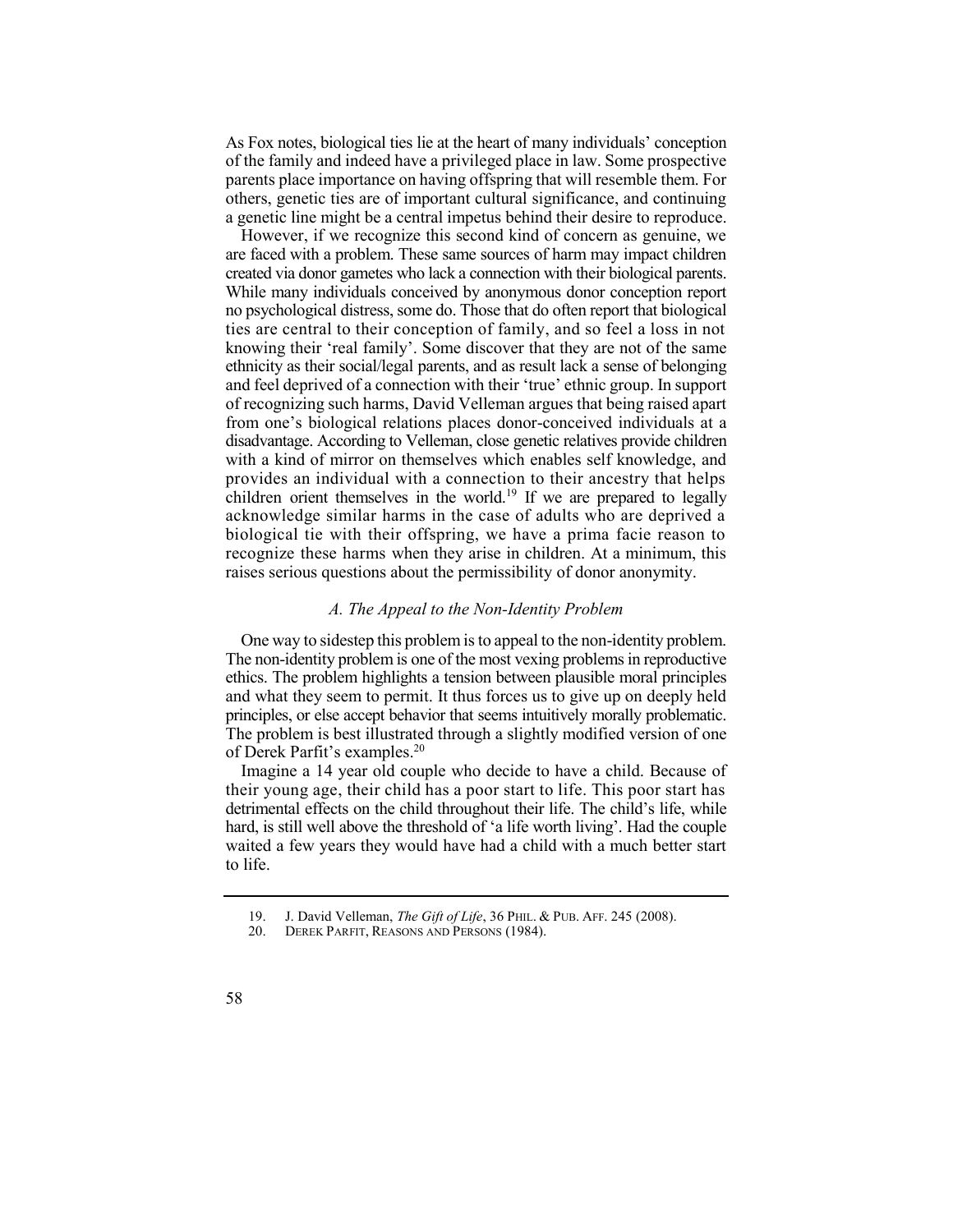Many think that the couple's decision not to wait is wrong. But justifying this response is challenging. The trouble arises when we recognize that had the couple waited, they would have had a different child. This is because the child that the couple would have had if they had waited would have been the product of a union between different sperm and ova. The couple's choice is not between having child A with a poor start in life and the same child A with a better start. The choice is between having child A with a poor start in life and child B with a better start in life.

 That we are comparing different possible children poses a problem because we normally think that an action is wrong only if someone is wronged by it. Furthermore, we normally think that someone is harmed only if they are made worse off than they otherwise would be. If we reflect on the case of the young child it is hard to see how child A was wronged or harmed. Had decision, which we will stipulate for the sake of argument.<sup>21</sup> the parents waited, A would not exist at all. Since A's life is worth living, it is hard to see how the parents have wronged A. After all, they gave A a worthwhile life and A's only alternative was no life at all. Similarly, the parents have seemingly not harmed A. The decision to forgo waiting to conceive did not make A worse off than they otherwise would be. Had the parents waited, A would not exist at all. Since A'slife is worth living, coming into existence did not make A worse off than they otherwise would be. If the couple's choice does not harm or wrong A, then it's hard to see why the action is wrong, assuming no one else is harmed or wronged by the

 This argument has been applied to the question of donor anonymity in order to show that donor-conceived offspring are not harmed or wronged by policies that sever ties between them and their biological progenitors. For instance, I. Glenn Cohen argues that changing policy to abolish donor anonymity cannot be justified on the grounds that the status quo causes harm. This is because if the policy would have been different, in all likelihood different donor-conceived children would have been created. This is because the pool of gamete donors willing to have their identity accessible by their biological offspring is different from those who do not. Similarly, those willing to make use of non-anonymous donor gametes is different from those willing to make use of anonymous donor gametes. Cohen thus concludes that individuals conceived via anonymous donor gametes are not harmed,

 21. This stipulation is fairly standard in discussion of the non-identity problem. This is because normally we are primarily interested in whether the child created has been harmed or wronged, and so we put aside the interests of other who may be affected.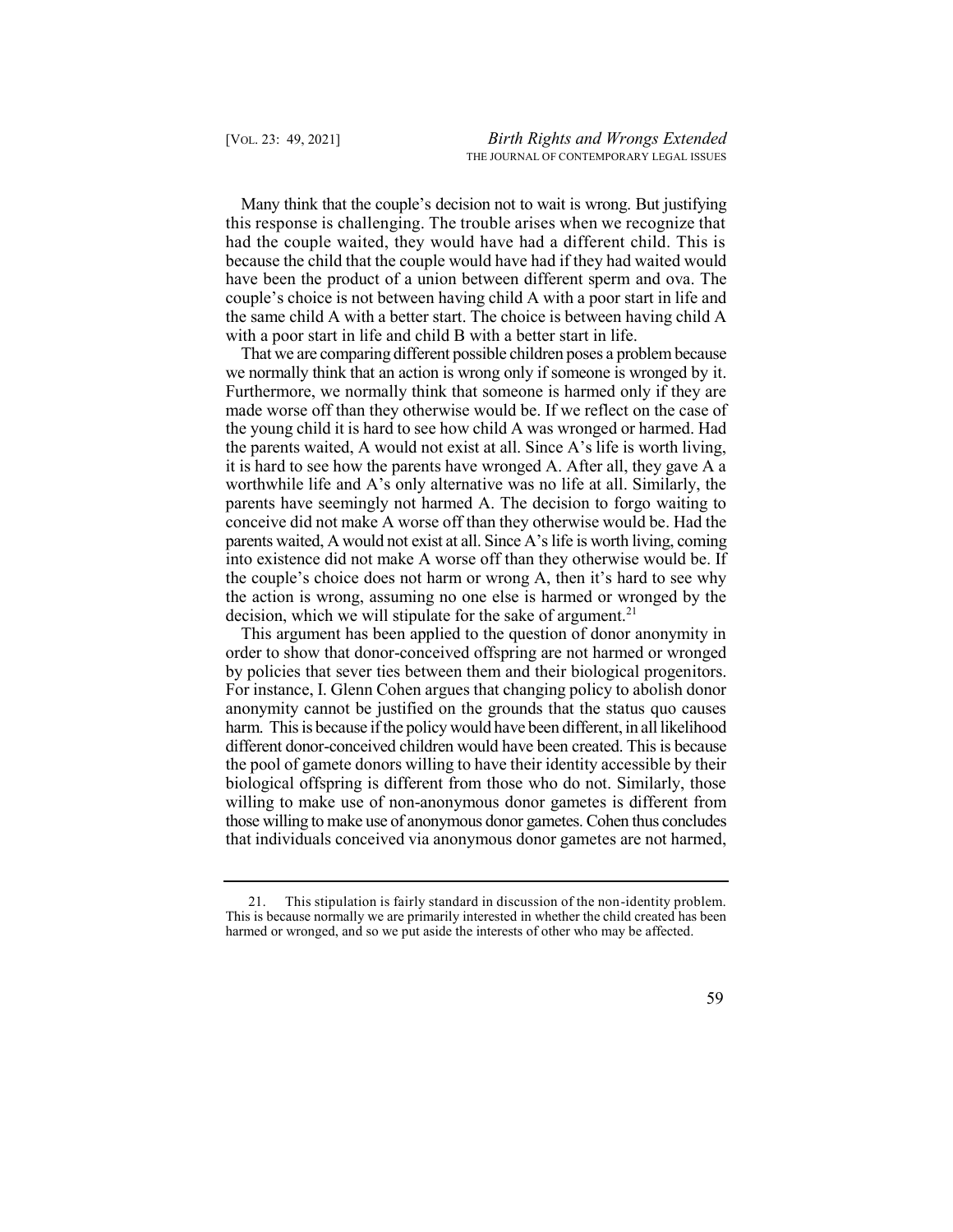been different, other donor-conceived individuals would exist in their place.<sup>22</sup> as had the policies been different they would not exist at all. Had policies

 At first blush, this argument seems to provide a way out of the problem. Since donor anonymity neither harms nor wrongs anybody, we need not worry about the interests donor-conceived individuals may have in having relationships with their biological relations. However, I will show that on reflection this appeal to the non-identity problem to sidestep worries about harm to children arising from severed ties with biological relations. First, the appeal to the non-identity problem will not apply to all cases in which a child alleges wrongdoing with respect to severed biological ties. Assuming a clinic will not raise non-identity concerns. Thus at least in this relatively small subset of cases, there are grounds for harm to offspring. But more controversially, I will show that the preceding argument is a misapplication of the non-identity problem. The argument fails because it presumes that making the case that gamete providers have moral obligations toward their offspring, I will first show why recognizing such obligations deflates the force genetic essentialism about identity, cases where embryos are swapped by gamete providers have no moral obligations toward their offspring. Before of the non-identity problem in this case.

 At its core, the non-identity problem forces us to reckon with the possibility that certain actions which may intuitively appear harmful or that this harm grounds parental duties more generally.<sup>23</sup> Agreement is wrong may not indeed be so. If the non-identity problem succeeds this may indeed have implications for what obligations individuals acquire. This because prior harming and wronging are important sources of obligations. In fact Seana Shiffrin has argued that procreation does harm children and another source of obligations. If A promises to water B's flowers while B is on holiday then A acquires that obligation. Of course anonymous gamete donors do not agree to make information about themselves available to their biological offspring or to be open to a relationship with them. But neither prior harming nor agreement are necessary for the acquisition of moral responsibilities. Philosophers are apt to recognize a range of duties that arise in their absence. Examples include the duty of easy rescue, the duty of beneficence, the duty of gratitude, and a host of special duties to promote the interests of our friends and family. I will call these obligations non-voluntary obligations. While the law is less inclined to impose such nonvoluntary obligations one glaring exception is the case of children. Parents have affirmative duties to promote the interests of their children regardless

 23. Seana Valentine Shiffrin, *Wrongful Life, Procreative Responsibility, and the Significance of Harm*, 5 LEGAL THEORY 117 (1999).



 22. I. Glenn Cohen, *Sperm and Egg Donor Anonymity: Legal and Ethical Issues*, *in* OXFORD HANDBOOK OF REPRODUCTIVE ETHICS (Leslie Francis ed., 2015).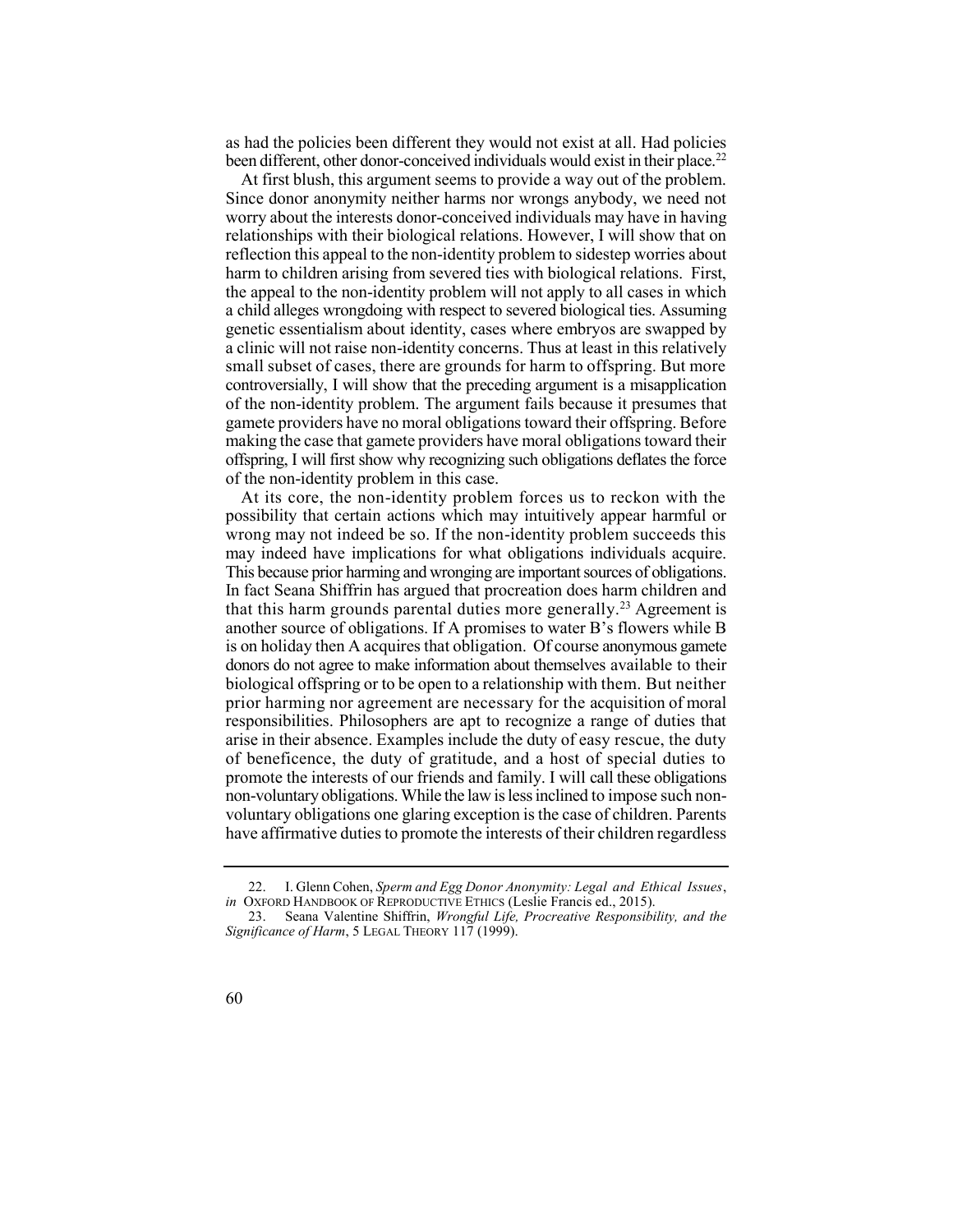of whether they voluntarily accept these duties and even though procreation generally does not harm children. These obligation are manifest in various ways including child maintenance obligations, the duty to provide children with the necessaries of life, and the tort duty to protect children from harm.

 Presume for the moment that gamete donors have some such moral obligations toward their offspring to promote their interests—I will say more about that below. If we accept this, then pointing to the fact that gamete donors' prior actions neither harmed nor wronged their offspring and that they foreswore such duties will not suffice to get them 'off the hook.' This is because the obligations in question do not arise by virtue of them having harmed anyone, wronged anyone, or agreed to them. Arguments about what does or does not constitute prior harm or wrongdoing are thus irrelevant, as are questions of prior agreement. Consider the following analogy. Imagine that two friends, X and Y, discuss going on a bike ride together on a demanding cycle route. X is hesitant because, owing to her medical skills, she sometimes ends up having to stop and help injured cyclists, and finds doing so terribly annoying. She eventually agrees on the condition that they not stop regardless of whether anyone needs their aid. Partway along the route they come across another cyclist in dire need of medical aid. Performing the aid would inconvenience X, but would not be overly burdensome. Those who accept the moral duty of easy rescue would not conclude that X has been relieved of it on account that ignoring this duty was a precondition of going on the ride. This is true even though the decision to go on the ride did not harm the injured cyclist and X foreswore rendering such aid. If we think that gamete donation results in duties to advance the interests of one's biological offspring then, much like the duty of easy rescue, pointing to the absence of prior harm is no [defense.24](https://defense.24)

 To be clear, the argument here is not a solution to the non-identity problem. It will not allow us to escape all the counter-intuitive consequences the problem raises. The range of cases this argument covers is in fact quite narrow. It will not for example resolve "classic" non-identity cases in which reproducers opt to have children with congenital impairments rather than different children without such impairments. This because a feature of

 24. *Cf.* Robert Noggle, *Impossible Obligations and the Non-Identity Problem*, 176 PHIL. STUD. 2371 (2019). While Noggle makes a similar argument, he applies it to cases of congenital impairments, which as will be explained below, is an importantly different kind of case.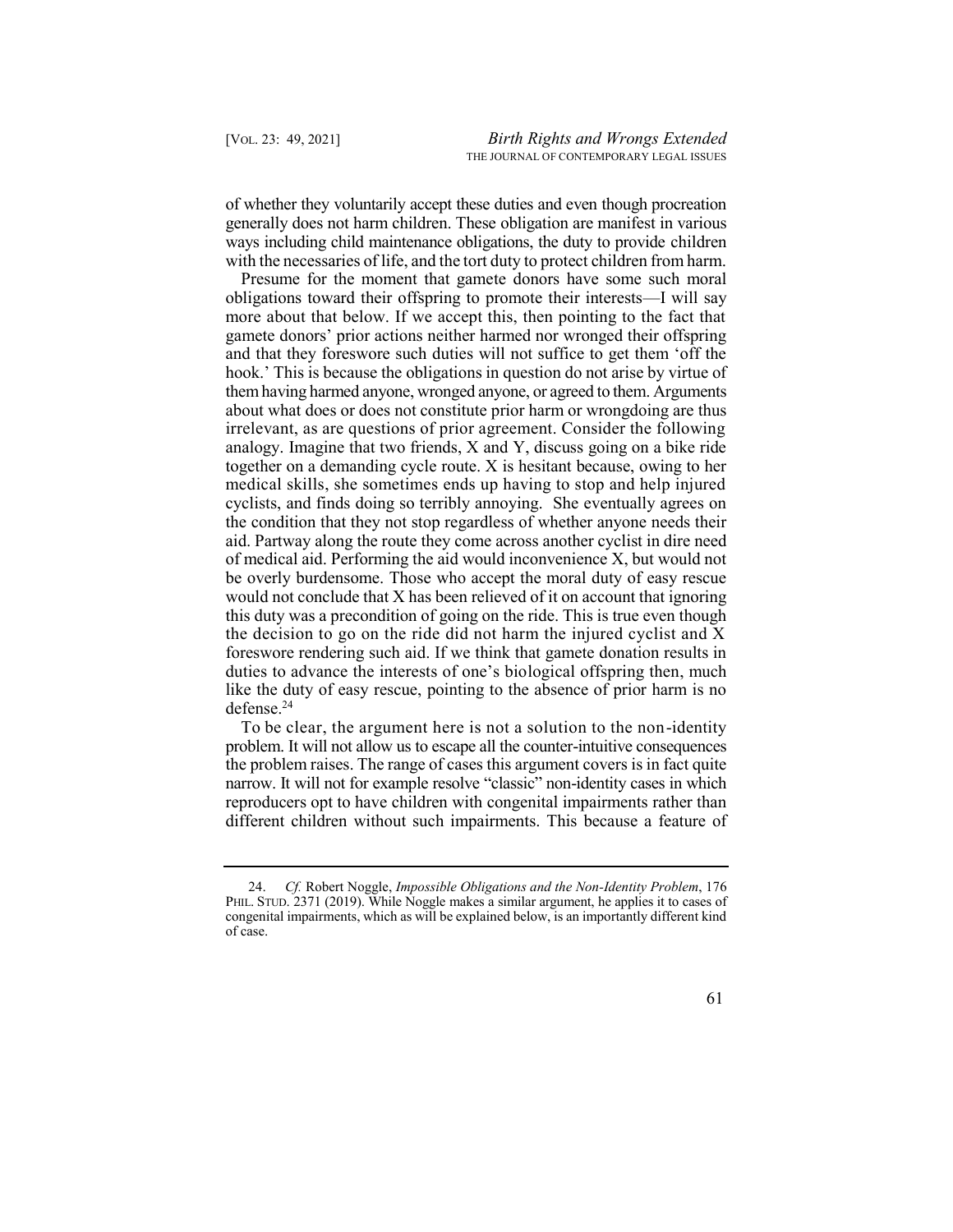such cases is that there is no subsequent action available to the procreator that will eliminate the impairment.

 Returning to the question at hand, we can now see why problems arise forming a parent-child relationship with biological offspring is deserving of legal protection and that compensation is owed when this interest is frustrated. But the reasons for recognizing adults' interest in this kind of relationship apply also to children's interest in having a relationship with their biological parents. Presumably there is a case for some legal protection make identifying information about themselves available to their biological offspring. As noted earlier, the law is apt to make exceptions to its general is at stake. There are of course multiple ways the law could respond. At identity of gamete donors on the grounds that such contracts are contrary to the interests of children, and require clinics to release their records. Such a move would be in line with the unenforceability of other kinds of children, like prenuptial agreements settling custody matters, or agreements between sexual partners that one will not seek child support from the other in the event of pregnancy. On the other hand, we could decide that public policy precludes protecting the interests donor-conceived individuals have in accessing information about their biological progenitors. We might think that a policy prohibiting donor anonymity would reduce the supply of gametes, making it harder for same-sex couples, single people, and infertile couples to become parents. We might think that the social good gained by allowing such individuals to become parents outweighs the harms some donor-conceived individuals may face. I cannot adjudicate this matter here. What I hope to have shown is that Fox's endorsement of this kind of reproductive wrong forces a reckoning about how to handle analogous child-centric interests. If we want to accept Fox's view and the children created via donor gametes for the sake of adults who wish to make for gamete donor anonymity. Fox accepts that the interests adults have in for these interests as well. Perhaps gamete donors ought to be obligated to hesitance to recognize affirmative duties when the well-being of children one extreme the law could declare unenforceable contracts protecting the agreements between adults that courts find detrimental to the interests of regulatory status quo, then we are forced into discounting the interests of use of donor-assisted reproduction.

 An alternate route, and one that may be preferable, is to deny the importance of biological ties to the family. Some philosophers have argued that the preference for biologically related offspring is a harmful social construct that we would be better off without. On this view, the harms individual suffer as result of leading lives in tension with these norms are socially constructed. This in not to say that socially constructed harms do not count as harms. It is just to say that we would be better off if we eliminated harmful social norms, and one way to go about doing so is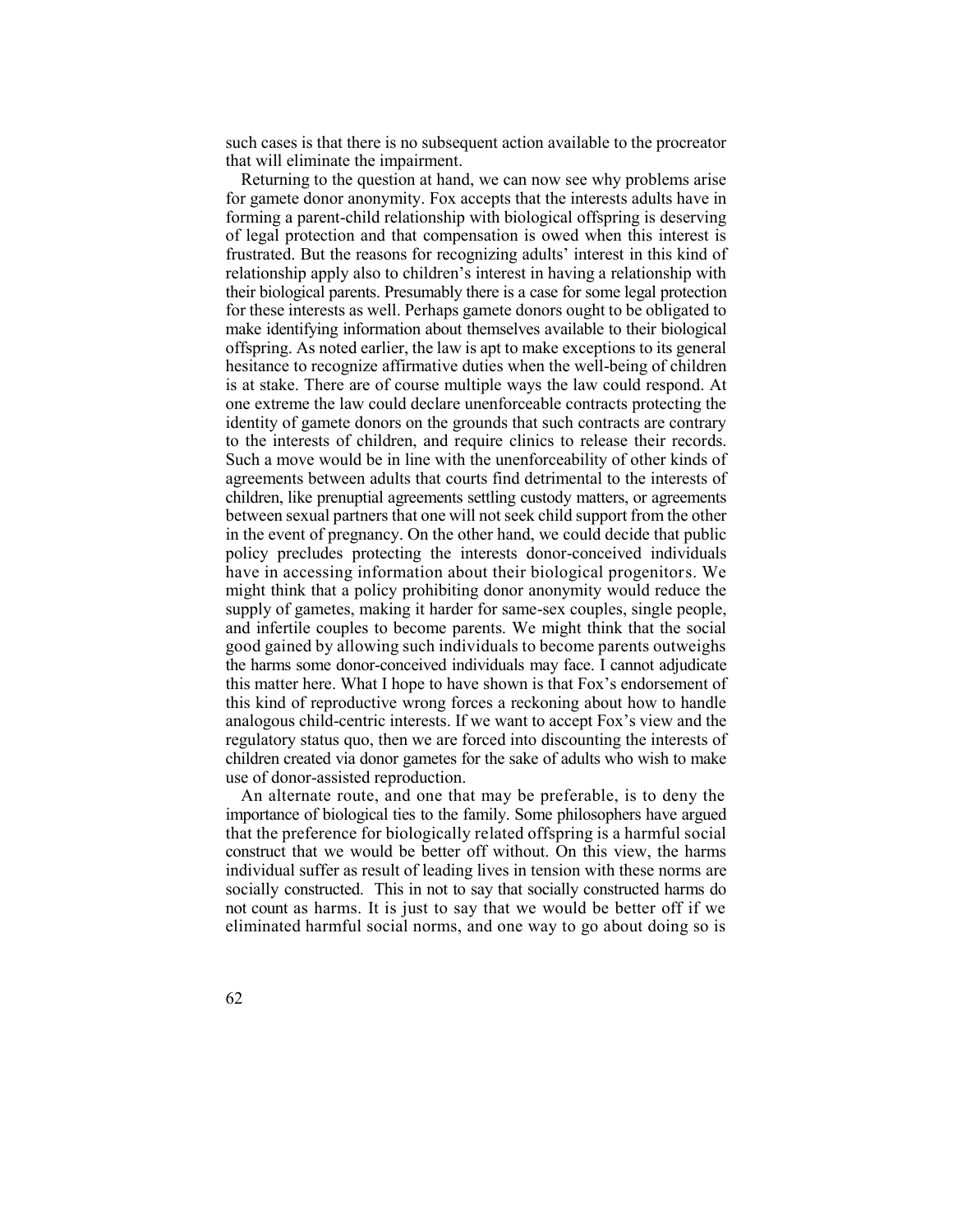reduce their purchase by refusing to give them formal recognition.<sup>25</sup> My sympathies lie in this direction. This approach implies that the loss of the ability to have biologically related children in itself ought not be grounds for special compensation.

#### *B. Causal Procreative Responsibilities*

 Of course the preceding argument rests heavily on the view that those causally implicated in procreation accrue obligations towards their biological obligations to others that they are not in a position to [fulfill.](https://fulfill.26) 26 It is worth offspring. While the law tends to eschew any such obligations in the case of gamete donors, within the ethics literature this is not an uncontentious position. Indeed, Fox relies on the existence of such obligations in defending the view that individuals suffer harm in cases of reproduction imposed even in the absence of legally mandated obligations. Citing Niko Kolodny, Fox notes that individuals in such circumstance suffer the harm of having noting that among the obligations Kolodny recognizes is the duty on the part of gamete donors to be available to their biological offspring and willing to answer potentially painful questions.<sup>27</sup>

 More generally, causal views about procreative responsibilities align best with our intuitions and social practices regarding obligations in obligations toward any offspring that result regardless of their reproductive intent, the precautions taken, or the nature of the relationship with their reproductive partner. What seems to be doing the work here is the view that since these men engaged in activity that risked bringing into existence an obligation to fulfill those needs. This is true even is a life without such support would still be a 'life worth living,' all things considered. reproduction. We generally believe that men in one-night-stand cases have being who would suffer in the absence of support, these individuals have

 Consider for example Don Hubin's defense of this approach to procreative responsibilities.<sup>28</sup> Hubin asks us to imagine a scientist who engages in a project to create a human being from raw materials and succeeds. Surely

 28. Sally Haslanger, *Family, Ancestry an Self: What is the Moral Significance of Biologial Ties?*, 2 ADOPTION & CULTURE 91 (2009).



 25. Sally Haslanger, *Family, Ancestry and Self: What is the Moral Significance of Biological Ties?*, 2 ADOPTION & CULTURE 91 (2009).

 26. Niko Kolodny, *Which Relationships Justify Partiality? The Case of Parents and Children*, 38 PHIL. & PUB. AFF. 37 (2010).

<sup>27.</sup> Hubin, *supra* not[e 17.](#page-9-0)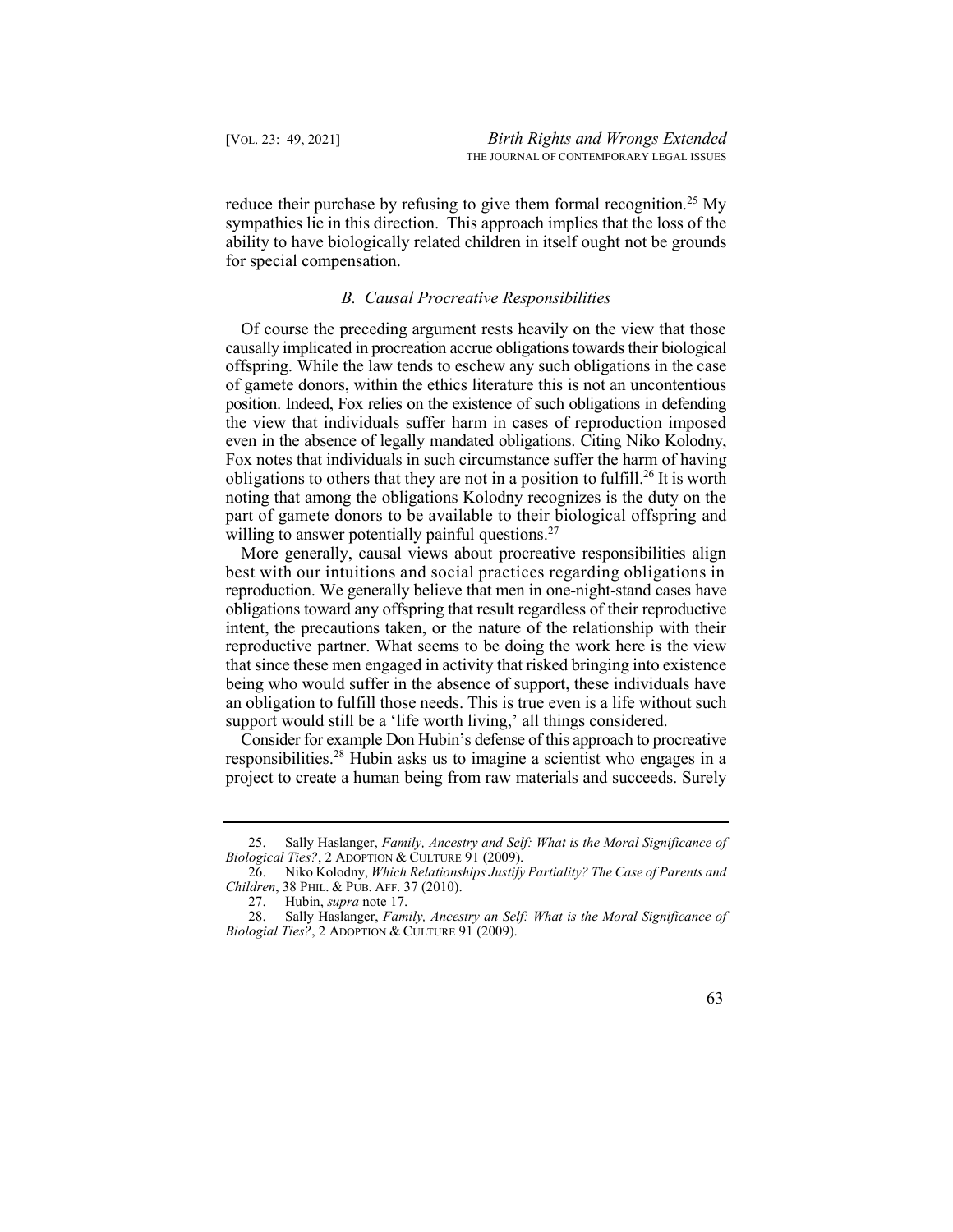the scientist has some responsibilities towards the new life she has created. Simply leaving the being to perish seems impermissible. This is true even if the short life the being would lead in the absence of aid from the scientist would be better than no life at all. Part of what makes Hubin's case a convincing example lies in the fact that the scientist knowingly and avoidably chooses to involve herself in a project that has the creation of a person as its aim. All things being equal, an account that did not ascribe responsibilities in such cases would be overly narrow. Gamete donors are like Hubin's scientist, at least in this respect. Gamete providers freely and avoidably choose to engage in a project that has the creation of a new person as its end. This gives rise to a strong prima facie case for ascribing of their obligations.<sup>29</sup> But we might also think that certain obligations contingent on the importance of contact with or information about one's biological ancestors to wellbeing. As noted earlier, one way to avoid imposing these demands on gamete donors is to reject the normative to them procreative responsibilities. Of course the view that gamete donors acquire responsibilities toward their offspring need not entail that donors have a duty to parent. We might think that so long as donors ensure someone adequately parents their biological offspring, they fulfill the lion's share cannot be delegated in this manner because no stand-in is possible. If we are wed to the idea that some form of relationship with one's biological relations serves important interests, being open to such a relationship might well be one responsibility that cannot be divested to others. We might think that at a minimum, there is a duty on the part of gamete donors to provide offspring with some autobiographical information. But this is importance of biological ties.

#### IV. CONCLUSION

 In this paper I have discussed how Fox's arguments extend to two kinds of cases not explicitly included in his analysis. The first is private reproductive wrongs. Here I have argued that Fox's view ought to extend to these cases in spite of his argument to the contrary. This is a friendly criticism in that it shows that his view has larger reach than initially anticipated and could redress reproductive wrongs beyond those initially envisaged. The second insisting that being deprived of the opportunity of having biologically related offspring is harm deserving of redress, Fox inadvertently raises questions about the permissibility of donor anonymity. This is because the concerns Fox appeals to in justifying this harm apply to offspring denied kind of case involves the concerns of donor-conceived individuals who lack information about their biological progenitors. Here I argued that by

 29. For a discussion, see Brandt, *supra* not[e 17.](#page-9-0) 

<sup>64</sup>